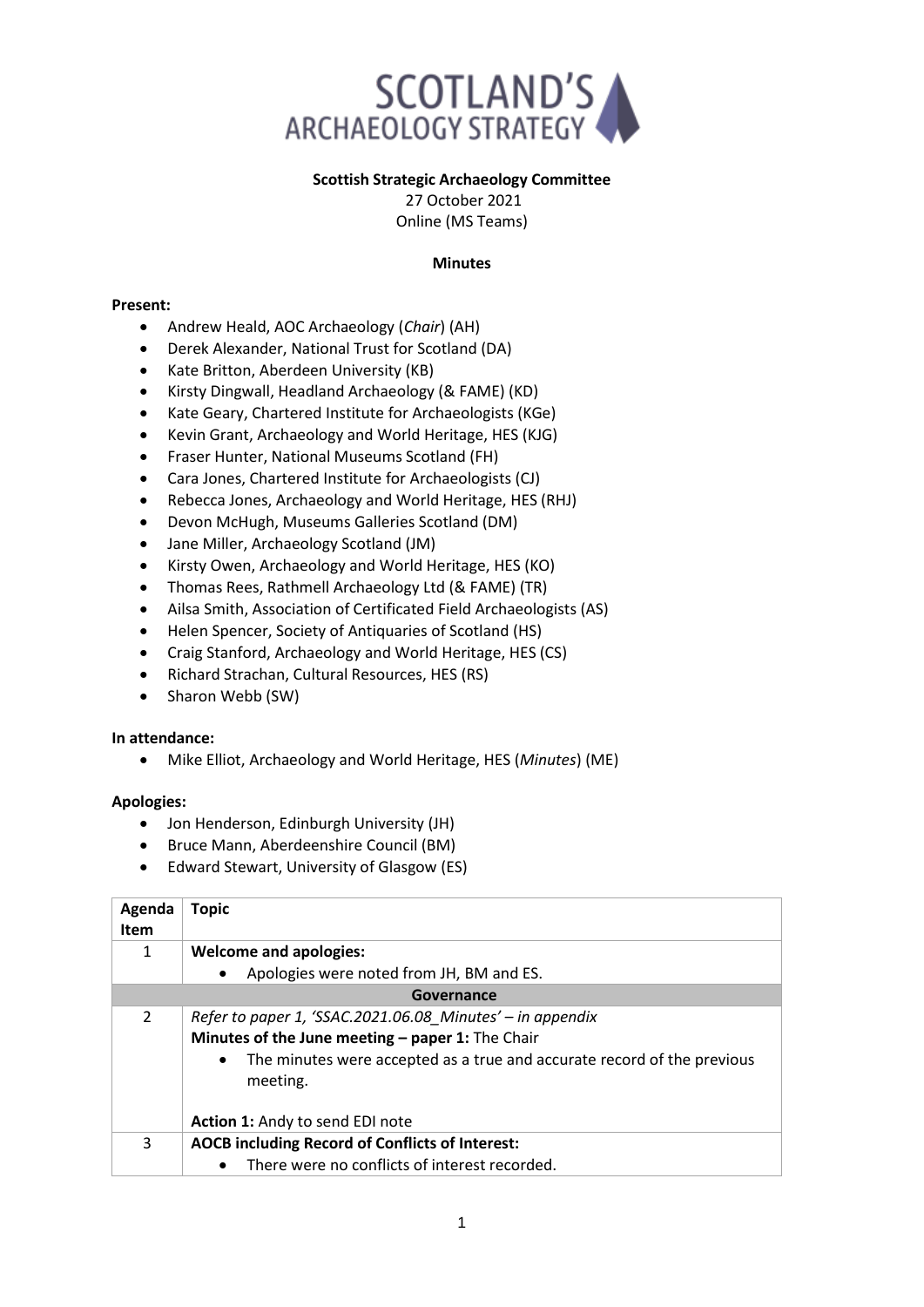

 $\Gamma$ 

T

|   | AOCB: Environmental Policy within the Strategy: KGe suggested we may need to<br>think about changing archaeological processes to reduce carbon footprint etc, and<br>if we should explicitly build it into the Strategy and the delivery plan.                                                                                                                                                                                                                                                                                                                                                                                                                                      |
|---|-------------------------------------------------------------------------------------------------------------------------------------------------------------------------------------------------------------------------------------------------------------------------------------------------------------------------------------------------------------------------------------------------------------------------------------------------------------------------------------------------------------------------------------------------------------------------------------------------------------------------------------------------------------------------------------|
|   | Action 2: ME to include environmental policy/ climate change on the agenda for<br>the next meeting<br>Action 3: RHJ and CS to Tweet regarding climate change<br>Action 4: RHJ to canvass opinions from the sector during COP26                                                                                                                                                                                                                                                                                                                                                                                                                                                      |
|   | AOCB: Council for British Archaeology Awards: The Chair advised the awards are<br>being held in Edinburgh Castle on 7 December and further advised Neil Redfern is<br>keen to get more Scottish nominees. The deadline for nominations is the end of<br>November. The event is invite-only, as there are restrictions on numbers due to<br>COVID. However, more tickets may become free as attendees drop out. All<br>committee members were asked to keep 7 December free in the event spaces<br>become available.                                                                                                                                                                 |
|   | AOCB: SSAC Christmas social: The Chair suggested an online Christmas quiz social<br>in December, which he would host. He promised he would wear a Santa hat and<br>provide a prize.<br>Action 5: AH to send an email suggesting a date for the online Christmas social                                                                                                                                                                                                                                                                                                                                                                                                              |
| 4 | Matters arising: Actions from last meeting: The Chair summarised the actions of                                                                                                                                                                                                                                                                                                                                                                                                                                                                                                                                                                                                     |
|   | the previous meeting;                                                                                                                                                                                                                                                                                                                                                                                                                                                                                                                                                                                                                                                               |
|   | 1: AH to discuss Legacy next week with KO - Done<br>$\bullet$<br>2: AH to share the Equality Diversity and Inclusion document from AOC<br>٠<br>round the committee to discuss - Roll over (see Action XX)<br>3: AH and RHJ to address issue of a replacement for TR - Done<br>$\bullet$<br>4: FH and Devon McHugh to lead on drafting a short statement on the<br>٠<br>make-up of the SSAC committee - Roll over (see Action XX)<br>5: AH to circulate 'chair's statement' to SSAC for discussion - Done<br>6: KJG to email lead bodies with specification for magazine articles - Done<br>7: KJG to send open call for magazine content text to SSAC for approval -<br><b>Done</b> |
|   | 8: Aim leads to come up with key points to be included in future letters of<br>support for university archaeology departments - Done<br>9: KGe and KO to meet up and discuss HES guidance series - Done                                                                                                                                                                                                                                                                                                                                                                                                                                                                             |
|   | 10: HS to share East Midlands RRF platform with the group - In hand<br>11: JM to email CJ to arrange a meeting to discuss the careers pack - Done                                                                                                                                                                                                                                                                                                                                                                                                                                                                                                                                   |
|   | 12: TR to email BM regarding ALGAO conditions and ClfA corporate and<br>$\bullet$                                                                                                                                                                                                                                                                                                                                                                                                                                                                                                                                                                                                   |
|   | individual membership of contractors - AH to follow up with BM<br>13: ME to set up a Doodle poll for the next SSAC meeting - Done                                                                                                                                                                                                                                                                                                                                                                                                                                                                                                                                                   |
|   | Action 6: AH to share the Equality Diversity and Inclusion document from AOC<br>round the committee to discuss                                                                                                                                                                                                                                                                                                                                                                                                                                                                                                                                                                      |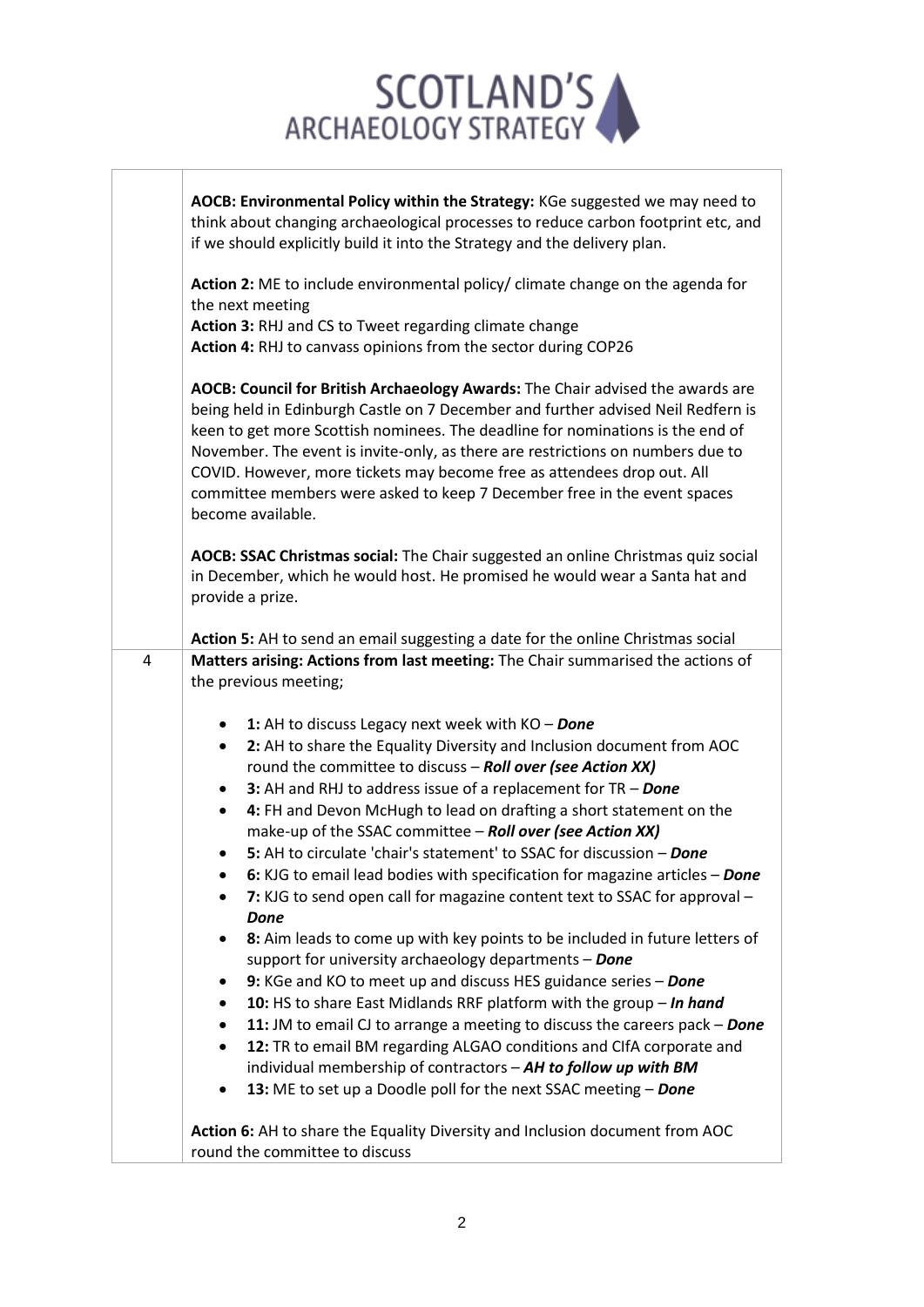

|   | Action 7: DM to draft a short equality and diversity statement and circulate round                                                                                       |
|---|--------------------------------------------------------------------------------------------------------------------------------------------------------------------------|
|   | the SSAC                                                                                                                                                                 |
|   | Action 8: AH and RHJ to draft a letter of support based on the Strategy aims and                                                                                         |
|   | run it past the committee                                                                                                                                                |
| 5 | Committee membership: new members and nominations, retirees: RHJ updated.                                                                                                |
|   | A draft of the call was sent out, to which only one person responded. Further                                                                                            |
|   | advised DA is due to step down from the committee this year. DA represents land                                                                                          |
|   | management interests and the committee is asked to submit suggestions on how to                                                                                          |
|   | replace him. Defence Estates, Archaeology Scotland, RSPB and the Crown Estate                                                                                            |
|   | were suggested as potential avenues of enquiry. The Chair reminded everyone the<br>replacement does not need to be an archaeologist but does need to have expertise      |
|   | in the historic environment.                                                                                                                                             |
|   |                                                                                                                                                                          |
|   | Action 9: All to email AH and RHJ with their suggestions on how to find a                                                                                                |
|   | replacement for DA                                                                                                                                                       |
|   | <b>Marketing / Communications / Review</b>                                                                                                                               |
| 6 | Communications Plan Verbal Update: CS updated. We got 50,000 impressions                                                                                                 |
|   | from 41 Tweets, which is a fairly good reach, gained another 141 followers and had                                                                                       |
|   | 234 mentions from lead bodies and partners from some funded projects. The SAS                                                                                            |
|   | account now has 1,218 followers in total. Further advised one of the mains reasons                                                                                       |
|   | for having the Twitter account is to push things like the Open Access survey, which                                                                                      |
|   | worked very well.                                                                                                                                                        |
| 7 | Celebrating Archaeology in Scotland 2021 Magazine Update: CS advised the                                                                                                 |
|   | magazine is almost finished. The magazine will be digital only, but there may be a                                                                                       |
|   | small print run at the end of financial year, depending on available funding. There<br>will be a soft launch at the TAFAC online conference, 6-7 November. CS advised he |
|   | will need help from anyone who is available to help launch the magazine on the                                                                                           |
|   | 8th. KJG asked all committee members to please make him and CS aware if they                                                                                             |
|   | spot any major mistakes in the magazine.                                                                                                                                 |
|   |                                                                                                                                                                          |
|   | Action 10: CS/RJ to contact the Council for British Archaeology regarding combined                                                                                       |
|   | comms activity                                                                                                                                                           |
|   | Action 11: CS to send an email round regarding the magazine at the end of this                                                                                           |
|   | week                                                                                                                                                                     |
|   | Action 12: ALL to promote Strategy Magazine at relevant events and on twitter:                                                                                           |
|   | CS - Community Heritage Conversations and ClfA; TAFAC<br>$\bullet$                                                                                                       |
|   | KD - ELB Conference<br>$\bullet$                                                                                                                                         |
|   | HS / CS - COP26 virtual<br>$\bullet$                                                                                                                                     |
|   | RJ - Archaeological Achievement Awards                                                                                                                                   |
|   |                                                                                                                                                                          |
|   | Looking Back (Last Quarter: Delivery Plan Update)                                                                                                                        |
| 8 | Refer to paper 2, 'SSAC_271021_Aim 1 Report' - in appendices                                                                                                             |
|   | Delivery Plan Key Highlights: Aim one - Delivering Archaeology:                                                                                                          |
|   |                                                                                                                                                                          |
|   | KGe welcomed the decision to request grant recipients use CIfA accredited                                                                                                |
|   | archaeologists.                                                                                                                                                          |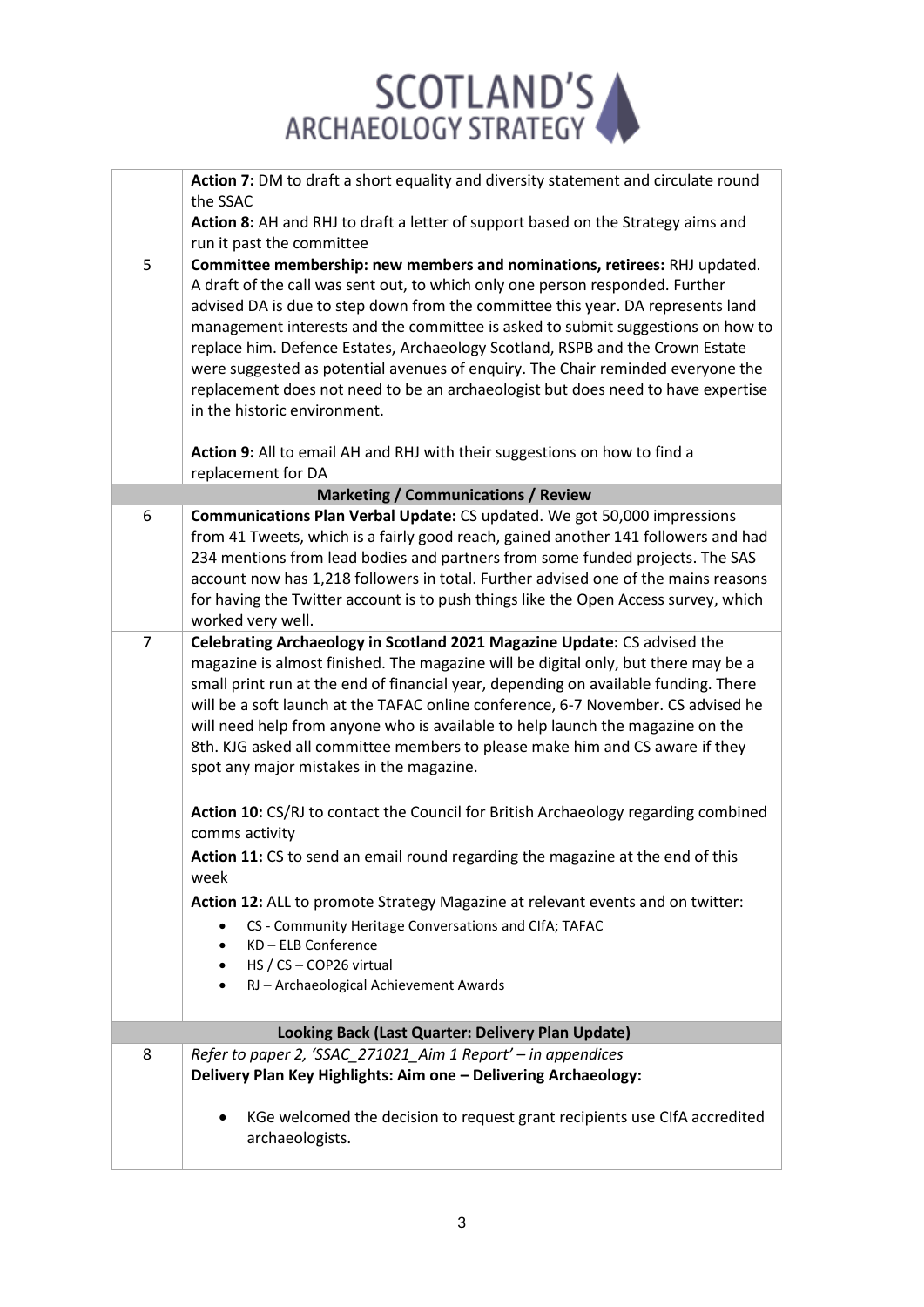

|   | Q. KD advised HES should clarify the audience for the archaeology<br>$\bullet$             |
|---|--------------------------------------------------------------------------------------------|
|   | guidance.                                                                                  |
|   | A. KO advised the A&WH Team is aware of this and discussions are being                     |
|   | had with the authors of the guides in who they think their writing is aimed                |
|   | at. Agreed it does merit further discussions in order to agree whether to                  |
|   | narrow the audience down or aim them at broader audiences.                                 |
|   |                                                                                            |
|   | Q. The chair asked if the Strategy is embedded in the partnership stream<br>$\bullet$      |
|   | and open programme.                                                                        |
|   | A. KO advised that yes, it is embedded in both.                                            |
|   |                                                                                            |
|   | Q. HS asked who prioritises those projects; is the SSAC as a committee, or is<br>$\bullet$ |
|   | it the HES Grants Team who decide?                                                         |
|   |                                                                                            |
|   | A. KO advised the internal process by which HES provides expert advice on<br>$\bullet$     |
|   | archaeology applications isn't going to change. If SSAC wish to discuss                    |
|   | prioritising bids that is for the committee to decide                                      |
|   |                                                                                            |
|   | Q. The Chair asked for clarification about the partnership fund and that, to<br>$\bullet$  |
|   | fulfil a specific delivery plan objective, applicants "must discuss it with the            |
|   | lead body for the aim"                                                                     |
|   | A. KO advised that has always been the case; if someone is seeking to<br>٠                 |
|   | undertake a task which is specifically mentioned in the delivery plan then                 |
|   | they should speak to the relevant Aim lead                                                 |
| 9 | Refer to paper 3, 'SSAC_271021_Aim 2 Report' - in appendices                               |
|   |                                                                                            |
|   | Delivery Plan Key Highlights: Aim two - Enhancing Understanding:                           |
|   |                                                                                            |
|   | Q. KD asked what the timescales for all the outstanding regional research                  |
|   | framework projects are.                                                                    |
|   | A. Advised that it largely depends on funding and when funding can be                      |
|   | applied for again. The next batch may not start until 2023 and then maybe                  |
|   | two more after that.                                                                       |
|   | Q. The Chair asked about point 2.1.2. When will the partnership agreement                  |
|   | for ScARF be completed?                                                                    |
|   |                                                                                            |
|   | A. KO advised that it is with HES's legal team. KO has another meeting with                |
|   | them shortly.                                                                              |
|   |                                                                                            |
|   | Q. The Chair asked if the conversations are going well about the research                  |
|   | frameworks.                                                                                |
|   | A. HS Advised that yes they are going well. Had a meeting with ALGAO at<br>٠               |
|   | the end of July which lead to more positive ideas to see them all through to               |
|   | the end. There are reasonable project plans at the moment for the                          |
|   | Ayrshires, Dumfries and Galloway. There is a costed plan, but it just needs                |
|   | to be agreed with local councils. There will be workshops for the Clyde                    |
|   | research framework in January with Northlight and the University of                        |
|   | Glasgow. The outstanding ones are for the Forth valley (Stirling,                          |
|   | Clackmannanshire, Falkirk, West Lothian) and Fife. Conversations have                      |
|   | begun with Fife Council and their Policy and Planning Department. There is                 |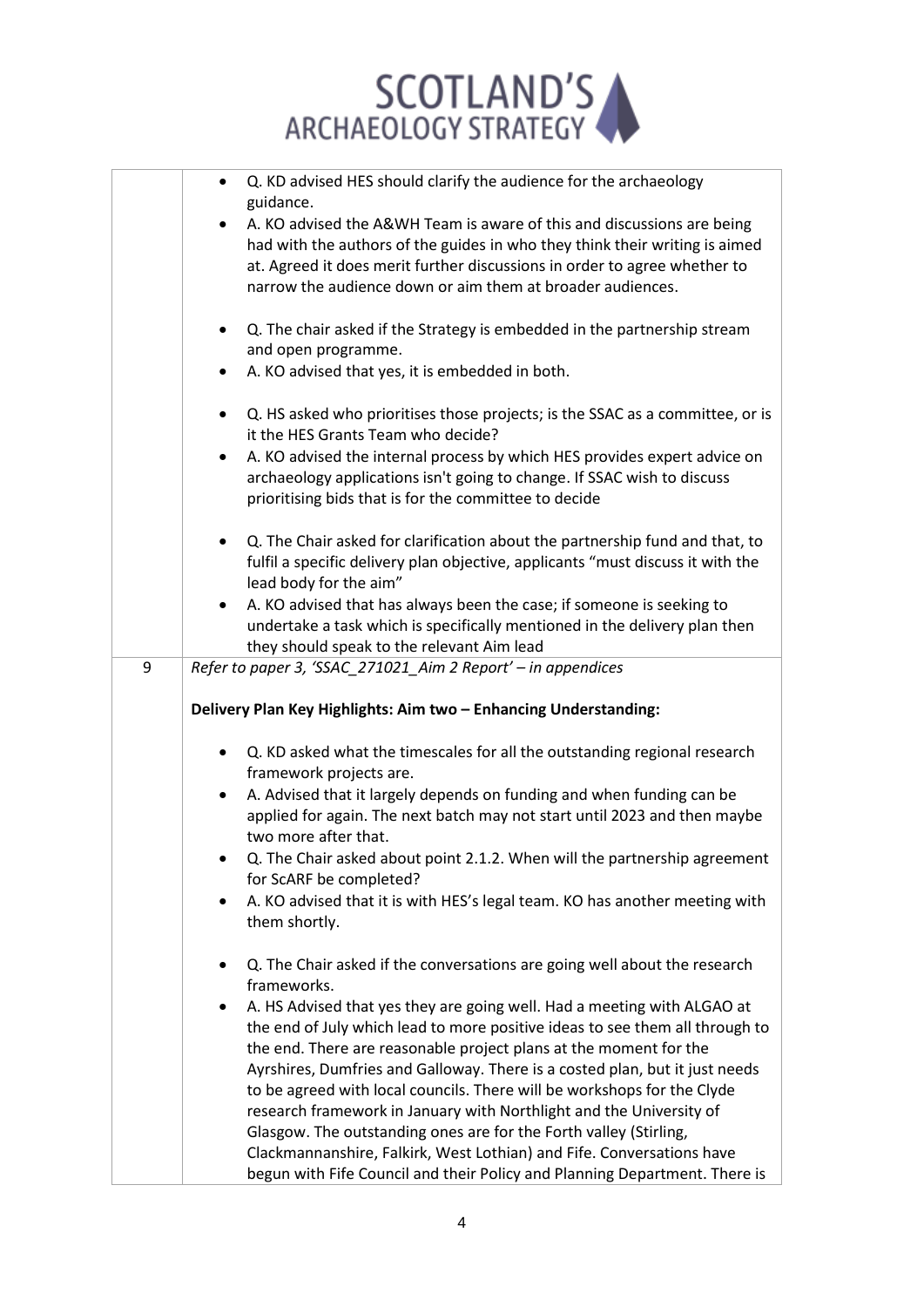

|    | a new Heritage Strategy for Fife, so looking to build in the Archaeology<br>Strategy into that framework. There is the potential PKHT to manage a<br>Forth valley framework. There are options for all the remaining areas. RHJ<br>advised the Antonine Wall WH Research Strategy is almost finished and<br>intended to link into the ScARF platform.                                                                                                                                                                              |
|----|------------------------------------------------------------------------------------------------------------------------------------------------------------------------------------------------------------------------------------------------------------------------------------------------------------------------------------------------------------------------------------------------------------------------------------------------------------------------------------------------------------------------------------|
| 10 | Refer to paper 4, 'SSAC_271021_Aim 3 Report' - in appendices<br>Delivery Plan Key Highlights: Aim three - Caring and Protecting:                                                                                                                                                                                                                                                                                                                                                                                                   |
|    | Q. KGe asked about the Before the Museum project. Work has been done<br>$\bullet$<br>with Historic England funding, looking at retention, disposal strategies and<br>negative archives. Toolkits have been developed for England; will we need<br>separate toolkits for England and Scotland and how can we support this?<br>A. FH advised that a conversation about the toolkits will be very useful and<br>$\bullet$<br>he will send her a separate email about this.                                                            |
|    | Action 21: FH to contact SW to send her info on Before the Museums working<br>group so she can join                                                                                                                                                                                                                                                                                                                                                                                                                                |
|    | Q. SW asked if there were any timescales for the archiving of finds by units<br>٠<br>before sending them over to museums?<br>A. FH advised there has been discussion about when objects should be<br>$\bullet$<br>allocated. FH further advised the current draft of the document is not yet<br>live as there are various stands that need to be agreed before it becomes a<br>sector approved document.                                                                                                                           |
|    | Q. KD asked about embedding research frameworks into conditions or WSIs<br>٠<br>and if that is moving forward.<br>A. Advised that, ideally, they would be used more as a requirement, but<br>$\bullet$<br>that is something for CIfA and the sector to plan.                                                                                                                                                                                                                                                                       |
|    | Action 22: BM to speak to ALGAO about the use of Regional research frameworks<br>and ScARF in planning conditions in the future                                                                                                                                                                                                                                                                                                                                                                                                    |
| 11 | Refer to paper 5, 'SSAC_271021_Aim 4 Report' - in appendices<br>Delivery Plan Key Highlights: Aim four - Encouraging Greater Engagement:                                                                                                                                                                                                                                                                                                                                                                                           |
|    | Q. AS asked about the Young Archaeologists Club and if the pilot went well?<br>٠<br>A. JM advised the sessions went very well; they had 15 young people join.<br>$\bullet$<br>The idea is that we would hope to continue it, but it is dependent on<br>funding.<br>Q. CJ asked when the ALWG meeting will be in November and will there be<br>٠<br>opportunity to highlight the Careers Week?<br>JM advised the date is still to be agreed with Eila Macqueen. Catherine<br>٠<br>Cartmell talked about the Careers Week last time. |
|    | Action 23: JM to send CJ the date for the ALWG meeting                                                                                                                                                                                                                                                                                                                                                                                                                                                                             |
|    | Q. The Chair asked how the multisensory archaeology workshops worked                                                                                                                                                                                                                                                                                                                                                                                                                                                               |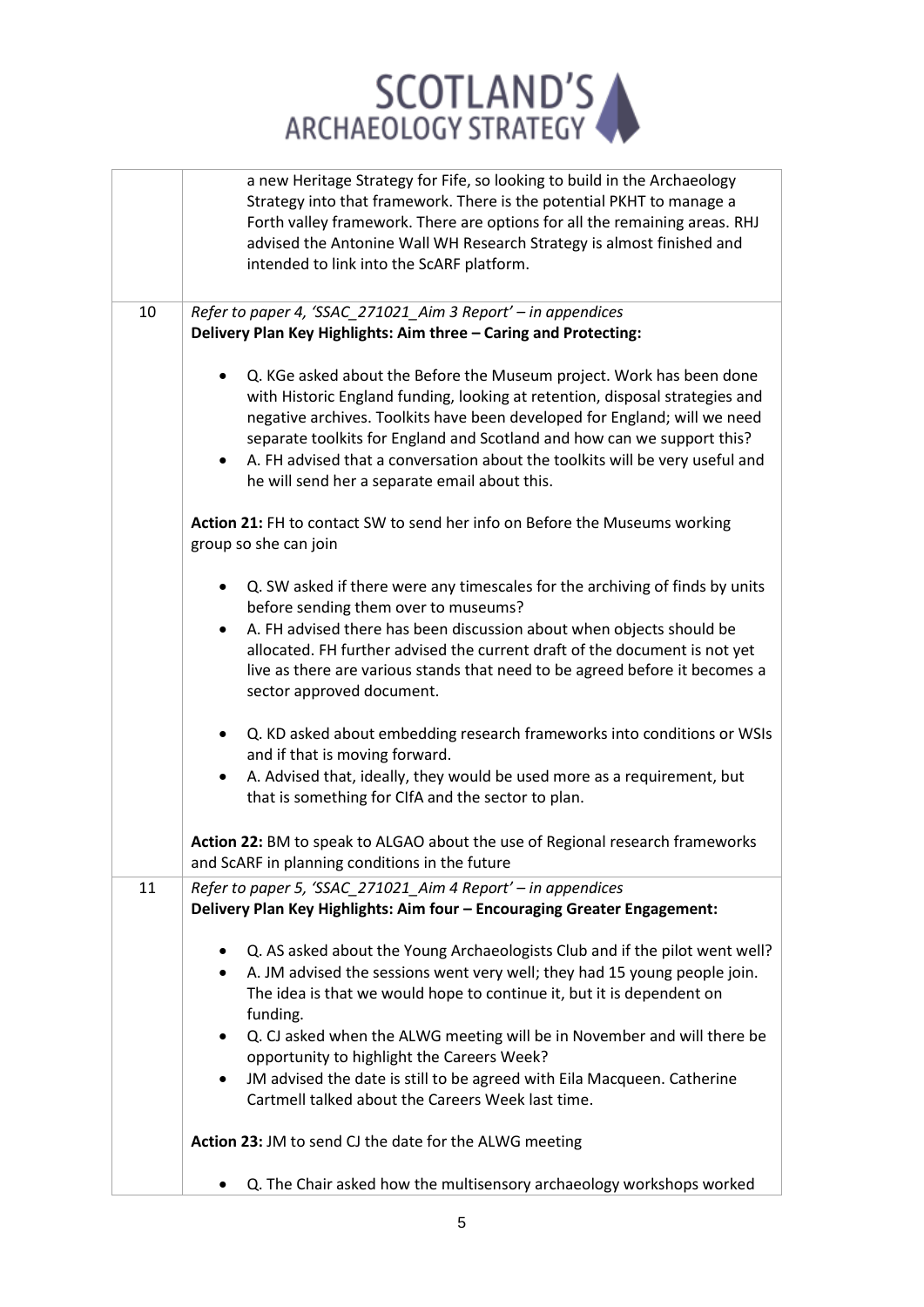

|    | A. JM advised these are for people living with dementia. The workshops<br>$\bullet$<br>were held online and participants would be sent packs the week before,                                                                                                                                                            |
|----|--------------------------------------------------------------------------------------------------------------------------------------------------------------------------------------------------------------------------------------------------------------------------------------------------------------------------|
|    | which offer a multisensory experience so they can use all their senses.                                                                                                                                                                                                                                                  |
| 12 | Refer to paper 6, 'SSAC_271021_Aim 5 Report' - in appendices                                                                                                                                                                                                                                                             |
|    | Delivery Plan Key Highlights: Aim five - Innovation and Skills:                                                                                                                                                                                                                                                          |
|    | Q. KD asked if the size of the sector and the number of apprenticeships we<br>$\bullet$<br>support will be an issue.                                                                                                                                                                                                     |
|    | A. CJ advised that the apprenticeship advisory group, which sits separately<br>$\bullet$<br>from SDS, are aware of our proposal.                                                                                                                                                                                         |
|    | Q. RHJ asked if the apprenticeships needed to be up and running in order to<br>$\bullet$<br>be able to deliver the college courses, or what is the method of achieving<br>that.                                                                                                                                          |
|    | A. CJ advised that they all worked together.<br>$\bullet$                                                                                                                                                                                                                                                                |
|    | Action 24: KO to ask Lisa Brown (LB) to update the Aim 5 report for the next<br>meeting                                                                                                                                                                                                                                  |
|    | Action 25: ME to include LB in future calls for updates/ reports for SSAC                                                                                                                                                                                                                                                |
|    | Q. The Chair asked about point 5.4.3; what is the Archaeology Framework<br>$\bullet$<br>Delivery?                                                                                                                                                                                                                        |
|    | CJ advised the archaeology framework is the apprenticeship framework.<br>$\bullet$                                                                                                                                                                                                                                       |
|    | Q. The Chair asked about the template for the creative and cultural skills<br>$\bullet$<br>week which was to be sent to the committee.                                                                                                                                                                                   |
|    | A. Once the template has been sent round the committee, members will be<br>$\bullet$<br>asked to write a short paragraph about their jobs.                                                                                                                                                                               |
|    | KGe gave an update on the trams archaeology placement. The placement<br>$\bullet$<br>did not complete, as the trainee left the placement early for personal<br>reasons. However, it is a useful case study for placements in commercial<br>archaeology projects.                                                         |
|    | Discussions are being had on the support that can be given to people who<br>come into archaeology from non-traditional backgrounds and more diverse<br>backgrounds and whether we have the skills and training to provide to<br>people in those environments and what CIfA can do to develop that<br>network a bit more. |
|    | Action 26: CJ to send round templates for Creative Careers week                                                                                                                                                                                                                                                          |
|    | Action 27: KGe to have a chat with RHJ about meetings with Transport Scotland                                                                                                                                                                                                                                            |
|    | <b>Looking Forward</b>                                                                                                                                                                                                                                                                                                   |
| 13 | Operational Plan 2021 Discussion: The Chair presented the Operational Plan (OP),                                                                                                                                                                                                                                         |
|    | which will be circulated to all committee members by the end of week for viewing                                                                                                                                                                                                                                         |
|    | and then two weeks to comment on or agree. The document will be reviewed every                                                                                                                                                                                                                                           |
|    | year. This is a live document and the purpose is to allow the SSAC to monitor                                                                                                                                                                                                                                            |
|    | progress of the delivery of the Strategy, as well as use it to list risks to the delivery                                                                                                                                                                                                                                |
|    | aims, lessons learned and new opportunities. Once the document has been signed                                                                                                                                                                                                                                           |
|    | off, nothing can be added or changed unless the committee agrees. It was agreed                                                                                                                                                                                                                                          |